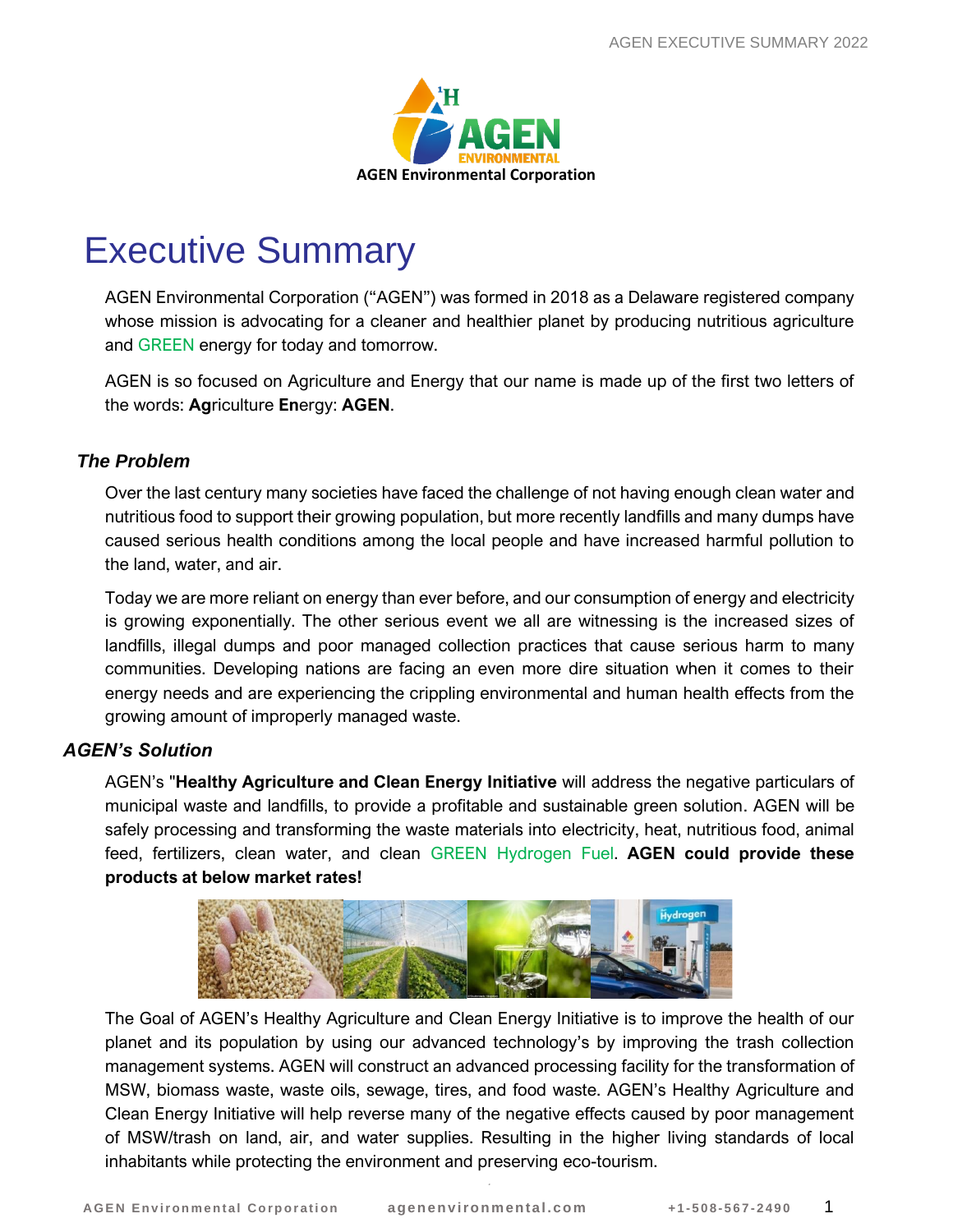The benefits of AGEN's Healthy Agriculture and Clean Energy Initiative are numerous. First, the initiative will produce a processing plant that will transform the MSW landfill into commercially valuable products like; electricity, fertilizers, food, water, and animal feed as well as Green Energy (Electricity & Hydrogen) that will benefit the local economy and create economic opportunities.

We all are witnessing that many governments and industries are trying to make rapid changes to the reduction of Greenhouse Emissions and polluting soot particulates by adapting electric and hydrogen fuel cell vehicles. Both electric and hydrogen technologies offer exceptionally clean and are less costly to operate. Hydrogen fuel cell vehicles and trucks need affordable hydrogen while Electric powered vehicles (EV's) need affordable electricity; both of which AGEN could provide at below market rates!

AGEN's special designed biomass waste to energy power-plant platform will supply the needed heat and electricity for the processing facility as well as a network of on-site greenhouses. AGEN's greenhouses will absorb the  $CO<sub>2</sub>$  emissions while growing fruits and vegetables thereby allowing us to market the fact that we are carbon neutral as well as providing nutritious food to local markets. Any extra electricity could be supplied back to the local grid.

AGEN's Healthy Agriculture and Clean Energy Initiative with our proprietary processes and patented equipment is structured to have an ROI under 5 years. AGEN will produce a regular supply of highquality animal feed, water, and organic fertilizers as well as green energy (Electricity & Hydrogen) to sustain the local economy of developing countries at a fraction of the normal market cost.

AGEN's Waste Management and Processing Facility will be one of the most advanced and efficient Bio-mass Waste Energy Processing Facility in The Dominican Republic since we do not use or rely on fossil fuels for the safe transformation of the MSW /landfill into commercially viable goods. AGEN's waste management and processing facility will produce up to 6 tons per hour of dry animal feed with 15-25% protein content as well as the production of organic liquid and dry bulk fertilizers at an approximately rate of one ton per hour.

In the future, any excess electricity produced by AGEN not being utilized for our processing facility and our greenhouse operations, would be funneled into the production of ultra-pure **GREEN hydrogen**. AGEN could produce about 300kg of green hydrogen per day to the local community and potentially a fleet of Green Energy vehicles.

**The bottom line**: Short ROI, great profits, and the ability to be replicated AGEN's Initiative worldwide!

# Products & Services

#### **1. Animal Feed Production:**

AGEN's system is designed to produce about 6 tons per hour of 15-25% protein rich dry animal feed for dairy cows, cattle, goats, sheep, pigs, chickens, and horses to a variety of off-takers. AGEN's highquality animal feed will offset what The Dominican Republic presently needs import which is over 1,120,000 tons annually or about 180 million dollars (USD).

## **2. Fertilizer Production & Soil Restoration:**

AGEN's proprietary processes will produce high quality organic and mineral-rich fertilizer and soil restoration from selected mix of Biomass waste, wood, organic aggregate material and nitrates that include activated carbon and Biochar. AGEN's organic fertilizer and soil restoration products will assist the local growers to improving their crops' yields and nutritional values as well as offset what The Dominican Republic annually needs import which is over 300 million dollars.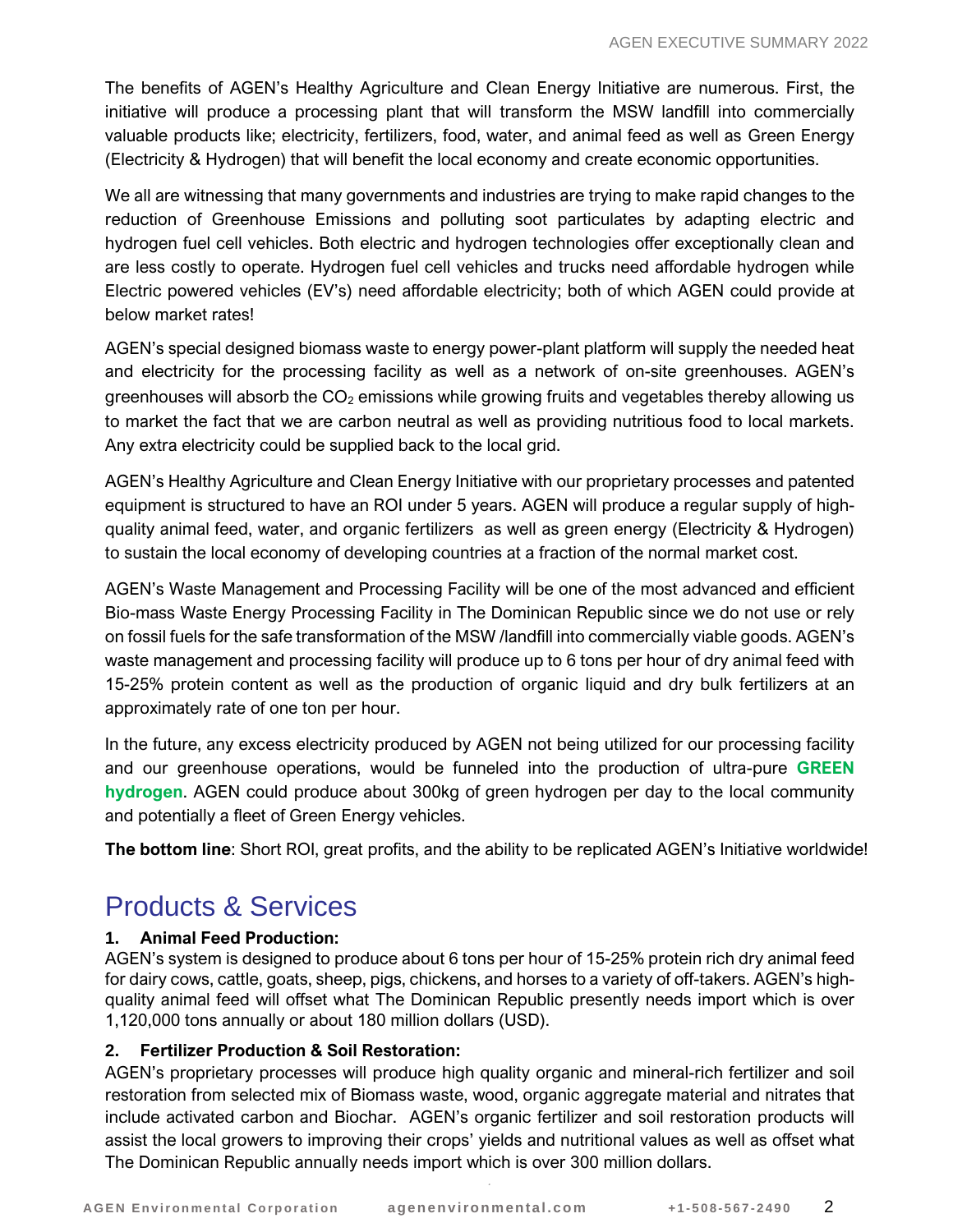#### **3. Greenhouse Leases and Food Sales :**

To start, AGEN will utilize a 35' x 200' greenhouse to help capture and reduce the processing facility's  $CO<sub>2</sub>$  emissions to a near zero levels. In addition, the greenhouse operations would generate another source of income for AGEN. AGEN could either lease the greenhouses to local businesses or we grow and sell the agricultural products that are produced directly to farmers and/or florists.

#### **4. Tipping Fees and Contracts**

AGEN will receive tipping fees and /or contractual income for receiving most destined landfill materials as many landfills do not like taking certain type of waste because of health issues to local environment and inhabitants. AGEN's solution to disposal problem of materials like: plastics, (bags, water, laundry and milk bottles) waste oils, (cooking oils and auto/truck oils) and other waste, (railroad ties, large tree trunks and tires-both car and trucks) is to thermally destroy them and us the intense heat to produce electricity for the AGEN's facility.

#### **5. Bottled Water:**

AGEN plans to have 3 large deep-water wells on the property along with an advanced water filtration system, we could potentially produce about ten thousand gallons per day (30,000 liters) of clean drinking water that can be sold locally.

#### **6. Hydrogen Production:**

AGEN has the potential to produce more than 300kg of hydrogen fuel per day that would be made from a renewable source and waste which allows it to be labeled as "**GREEN Hydrogen".** The hydrogen that AGEN's produces will be sold locally to support the evolving green economy as well as provide for cars and trucks with no emission fuel cell for  $CO<sub>2</sub>$  reductions.

#### **7. Plant Duplication:**

Endless opportunities for AGEN's "Healthy Agriculture and Clean Energy Initiative.

# AGEN's Technical Advantages

AGEN's diverse team is comprised of over a dozen seasoned business owners, inventors, patent, and proprietary process holders. We have agreed to work as one company to produce very profitable results. Members of AGEN's Team have made advances in the fields of energy, agriculture and chemical sciences and include PhD's, PE's, Master's degrees in Science, MBA's, Engineers, Business Entrepreneurs who are recognized for patents, registered processes in profitable businesses, production manufacturing operations, service industries and sales and marketing.

#### **Eric T. LaVoie** -- AGEN's President and Founder.

Eric has Bachelor of Science degrees in, Industrial Engineering, Water Wastewater, and a Facilities Maintenance Associates Degree. Eric's 30-years of troubleshooting skills and his ability to think outside the box enables him to solve many complex problems quickly. Eric has been granted two US patents in in the field of Combustion Technologies for his advanced group of multi-fuel-burners with improved thermal combustion efficiencies that resulted in cleaner and fewer emissions. Eric's true combustion accomplishment is the very clean burning and efficient combustion of hard to burn biowaste materials/liquids and materials. Eric's systems have been witnessing by the chief scientist at Lockheed Martin, Dominion Electric Power, and the University of Connecticut, not to mention 3 national independent labs as well as the US Department of Defense.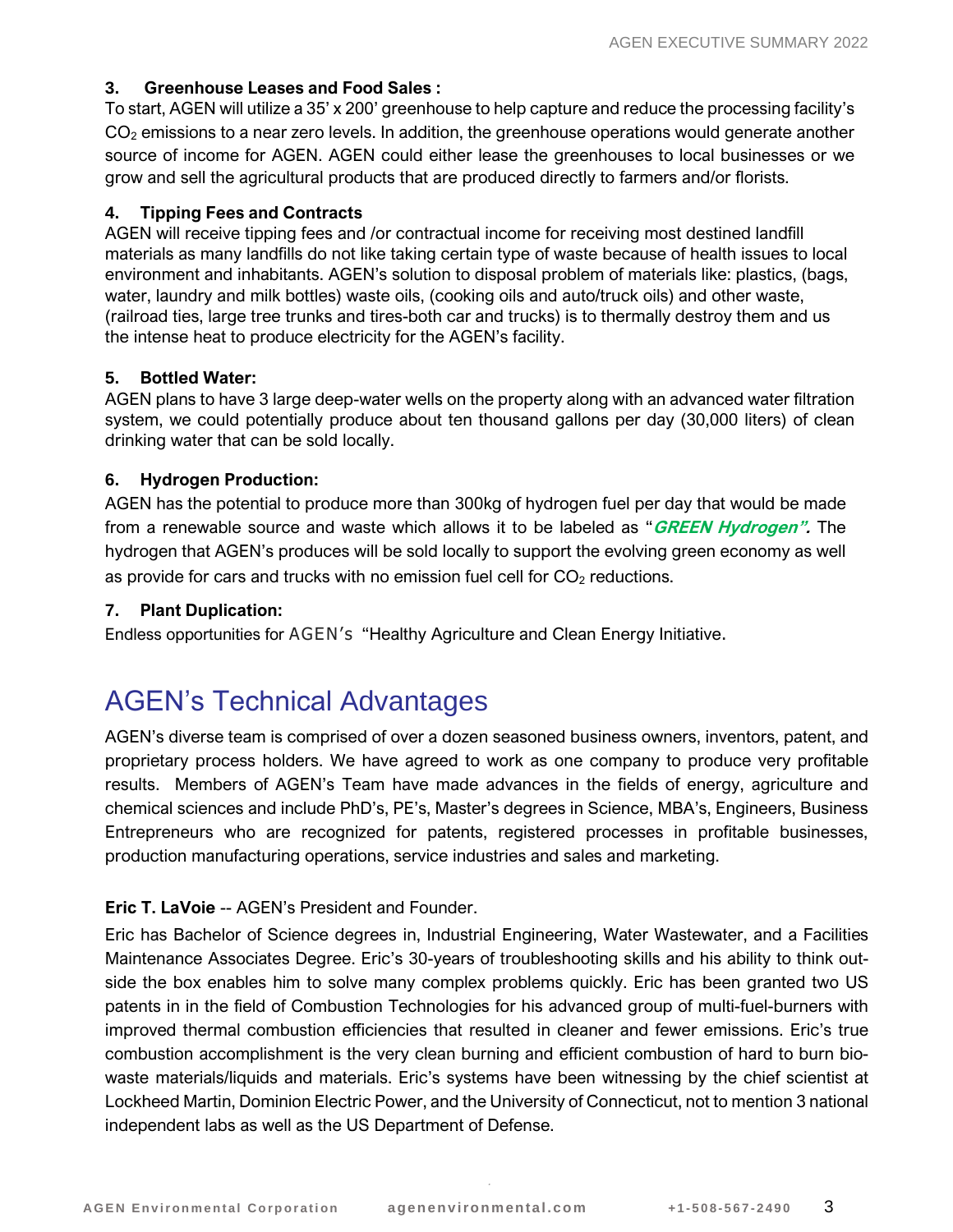In addition to Eric's formal education, Eric has great insight and practical experience which allowed him to start Five successful business from scratch. Eric thrives in the manufacturing arena and has been very successful in various roles: Chief Engineer, Plant Manager, and Operations Manager.

Eric form Energy Efficiency Solutions LLC in 2008 where he designed and manufactured several oil burners with unique features such as "burners with multiple nozzles, multi-fuels; with modulating burner control technology and was granted US Patents-8,052,418 for "The Burner Booster" and US Patent -8,672,672 for "The Phoenix Combustion Burner System" (Oxygenation Fuel System). Eric's patents and advancements in combustion technology allow him to burn a wide range of commercial and Bio-waste oils which produced less Carbon Dioxide per BTU than that of natural gas.

Most Recently, Eric was hired by FEED Back Earth, in Grafton, MA. as the Plant Manager and was charged with setting up and managing a more efficient "Food Waste to Animal Feed Plant". Eric and the team guided the progress through all the phases of the setup and took the production plant from launch to a profitable production operation in less than Six months.

### **David Nudelman** -- AGEN's Executive Vice President

David has a Bachelor of Science in Business and Marketing Degree with a Minor in Communication. In addition to his formal education, David has over 30 years of experience with high-tech companies in various marketing roles including sales, sale management product planning and product training and has been instrumental with the introduction of many new products and technologies.

David's strengths include marketing, product management, sales, and sales training as well as establishing and maintaining distribution networks which include the hiring and management of both a direct and in direct sales force. David is very detail and goal orientated and his nature combined with his communication skills, allow him to quickly develop a rapport with others. Dave and Eric LaVoie have worked for over the past 15 years.

#### **Kenneth U. Borneman** -- AGEN's Vice President of Power-Plant Operations.

Ken has both a Mechanical Engineering and Master's in Business Administration degree as well as over 30 years' experience running 4 other power-plants and a proven track record in alternative biomass and waste to energy power plant development, engineering, and operations.

Ken is a Maine resident and most recently was the Power Plant Manager at the Livermore Falls, ME; Biomass Powerplant. Ken has been successful at all four power-plants by instituting a series of modifications to lower emissions and improve efficiencies thus making the businesses more profitable.

Ken's expertise comes from working with renewable electric power generating industry development for twenty-five years. Ken has the experience and expertise to meet the ever-changing needs of today's green power development and emerging renewable markets both in the USA and globally.

#### **Richard J. Romanek Jr.** –AGEN's Chief Systems Operations Engineer

Rick was born in Illinois, and then attended school at California Polytechnic Institute Pomona, where he studied Civil & Mechanical Engineering. During this time, he also studied Computer Science, Electrical Engineering and Software programming including machine language programming. During his college years he worked on many commercial equipment installation projects from concept to installation. His many responsibilities included Project Management, Customer Relations, Sales and Support, Hardware troubleshooting, New Hardware Acquisitions, Software Beta Testing, and Field Systems Set-Up.